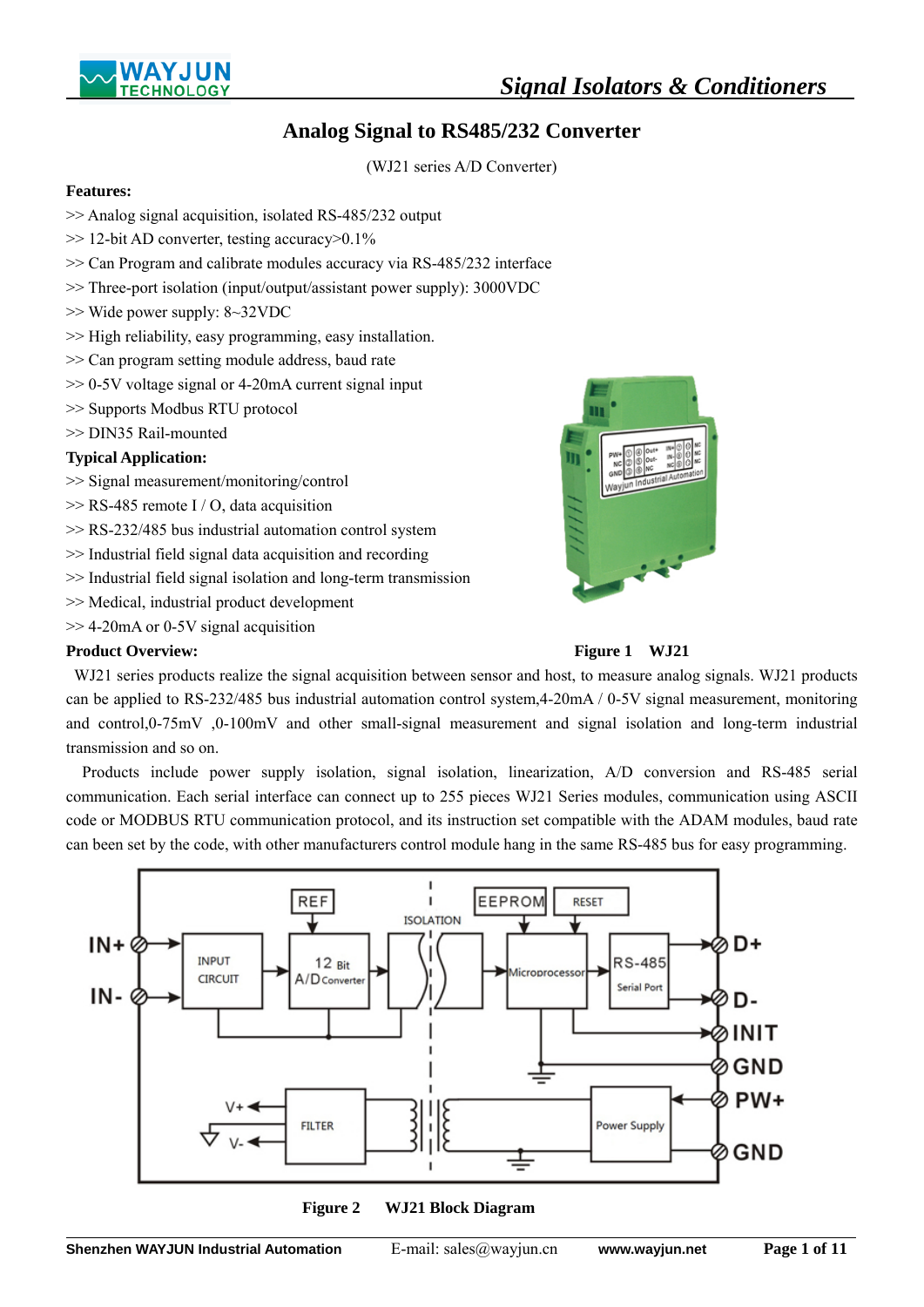

WJ21 series products are based on SCM's intelligent monitoring and control system, users set the calibration value, address, baud rate, data format, checksum status, and configuration information are all stored in nonvolatile memory EEPROM.

 WJ21 products are according to industry standard design, isolation between signal input / output, can withstand voltage 3000VDC, high anti-interference ability and reliability. Operating temperature range is  $-45 \sim +85$  °C.

#### **Function Description:**

WJ21 signal isolation acquisition module can be used to measure one channel voltage or current signal,

### **1. Analog signal input**

 12-Bit acquisition accuracy, all products signal input range have been calibrated. In use, users also can program calibration easily.

About the specific current or voltage input range, please see product selection.

### **2. Communication protocol**

 **Communication Interface**: one channel standard RS-485 communication interface, or one standard RS-232 communication interface, specify when ordering.

 **Communication Protocols**: supports two protocols, characters protocol of the command set defined and MODBUS RTU communication protocol. Can be programmed using the kind of communication protocol, can be achieved with PLC, RTU of many Brands or computer monitoring system for network communication.

**Data Format**: 10 Bits. 1 start bit,8 data bits,1 stop bit.

 **Address**: (0 to 255) and baud rate (2400,4800,9600,19200,38400 bps) can be set, the most long-distance about communication networks is up to 1200 meters, through the twisted-pair shielded cable.

 Communication interface of high anti-jamming design, ± 15KV ESD protection, communication response time is less than 100mS.

### 3. **Anti-jamming**

 According to need to set the checksum. Module internal has transient suppression diodes, can inhibit a variety of surge pulse, protection module, and internal digital filter can also be well suppressed from the grid frequency interference.

#### **Product Selection:**

| WJ21                                                                     | U(A)                                             |  |           |                                                 |
|--------------------------------------------------------------------------|--------------------------------------------------|--|-----------|-------------------------------------------------|
| Input Voltage or Current Signal                                          |                                                  |  | Interface |                                                 |
| $U1: 0-5V$                                                               | $Al: 0-lmA$                                      |  | 485:      | output is RS-485 interface                      |
| $U2: 0-10V$                                                              | $A2: 0-10mA$                                     |  | 232:      | output is RS-232 interface                      |
| $U3: 0-75mV$                                                             | $A3: 0-20mA$                                     |  |           |                                                 |
| $U4: 0-2.5V$                                                             | $A4: 4-20mA$                                     |  |           |                                                 |
| $U5: 0-15V$                                                              | $A5: 0=1mA$                                      |  |           |                                                 |
| $U6: 0=10V$                                                              | $A6: 0=10mA$                                     |  |           |                                                 |
| <b>U7:</b> $0\text{--}100\text{mV}$ <b>A7:</b> $0\text{--}20\text{mA}$   |                                                  |  |           |                                                 |
| $U8:$ user-defined                                                       | $A8:$ user-defined                               |  |           |                                                 |
| part No.: <b>WJ21 A4-485</b><br>Sample 1:                                |                                                  |  |           | 4-20 mA input signal, output is RS485 interface |
| Sample 1:<br>part No.: <b>WJ21 U1-232</b>                                |                                                  |  |           | 0-5V input signal, output is RS232 interface    |
| <b>General parameters:</b>                                               |                                                  |  |           |                                                 |
| (typical $\omega$ +25 °C, Vs to 24VDC)                                   |                                                  |  |           |                                                 |
| Input type: Input current / voltage input                                |                                                  |  |           |                                                 |
| Accuracy: $0.1\%$                                                        |                                                  |  |           |                                                 |
| Temperature drift: $\pm$ 30 ppm / °C ( $\pm$ 50 ppm / °C, maximum)       |                                                  |  |           |                                                 |
| Input Resistance: $50\Omega$ (4-20mA/0-20mA/0- $\pm$ 20mA current input) |                                                  |  |           |                                                 |
|                                                                          | $100\Omega$ (0-10mA/0- $\pm$ 10mA current input) |  |           |                                                 |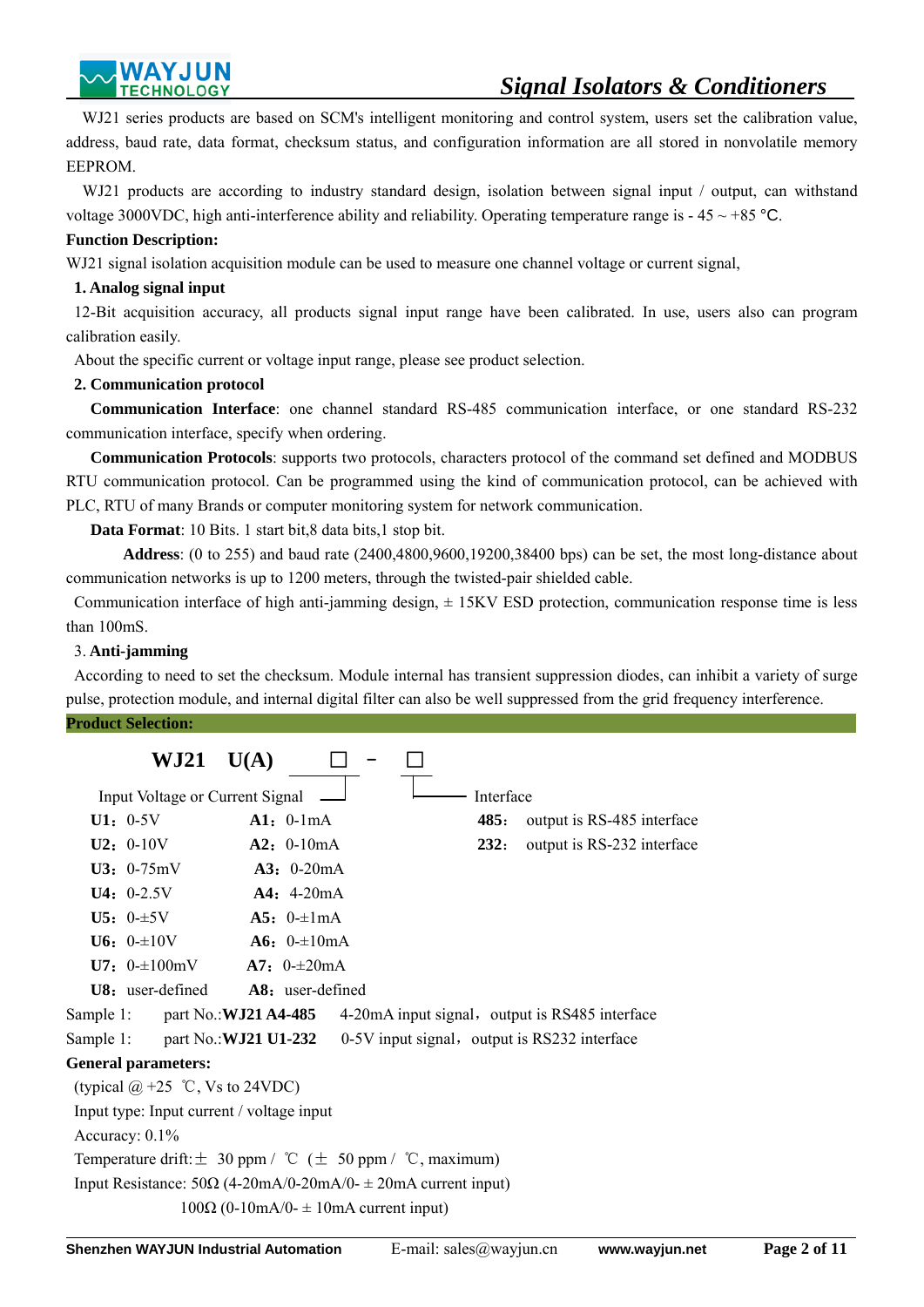

1KΩ (0-1mA/0-  $\pm$  1mA current input)  $>1$ M $\Omega$ (voltage input) Bandwidth: -3 dB 10 Hz Conversion rate: 10 Sps Common Mode Rejection (CMR): 120 dB (1kΩ Source Imbalance  $\omega$  50/60 Hz) Normal Mode Rejection (NMR): 60 dB (1kΩ Source Imbalance @ 50/60 Hz) Input Protection: over-voltage protection, over-current protection Communication: RS-485 protocol or RS-232 standard characters protocols and MODBUS RTU communication protocol Baud Rate (2400,4800,9600,19200,38400 bps) can be selected via software Address (0 to 255) can be selected via software Communication Response Time: 100 ms maximum Power Supply: +8 ~ 32VDC wide range power supply, internal anti-reverse and over-voltage protection circuit Power Loss: less than 1W Operating Temperature:  $-45 \sim +80$  °C Humidity:  $10 \sim 90\%$  (no condensation) Storage Temperature:  $-45 \sim +80$  °C Storage Humidity:  $10 \sim 95\%$  (no condensation)

Isolation Voltage: input / output: 3KVDC, 1 minute, leakage current:1mA

Which output signal and power supply are common ground.

Shock Voltage: 3KVAC, 1.2/50us (peak)

Dimensions: 106.7 mm x 79 mm x 25mm

| <b>Footprint Function:</b> |             |                            |            |             |                 |  |  |
|----------------------------|-------------|----------------------------|------------|-------------|-----------------|--|--|
| <b>PIN</b>                 | <b>Name</b> | <b>Function</b>            | <b>PIN</b> | <b>Name</b> | <b>Function</b> |  |  |
|                            | $PW+$       | Power+                     | ┑          | $IN+$       | $Input+$        |  |  |
| 2                          | <b>GND</b>  | Power-                     | 8          | $IN-$       | Input-          |  |  |
| 3                          | <b>INIT</b> | Initialization state set   | Q          | NC          | <b>NO PIN</b>   |  |  |
| $\overline{4}$             | $D+$        | RS-485 signal+             | 10         | NC          | <b>NO PIN</b>   |  |  |
|                            | $D-$        | RS-485 signal-             | 11         | NC          | <b>NO PIN</b>   |  |  |
| 6                          | <b>GND</b>  | Power-, Output port ground | 12         | NC          | <b>NO PIN</b>   |  |  |









 $\overline{a}$ 

**RS-485** 

.<br>Serial con

**DCS** 

RS-232 Interface

RXD

**TXD** 

GND

 $GND<sub>6</sub>$ 

LC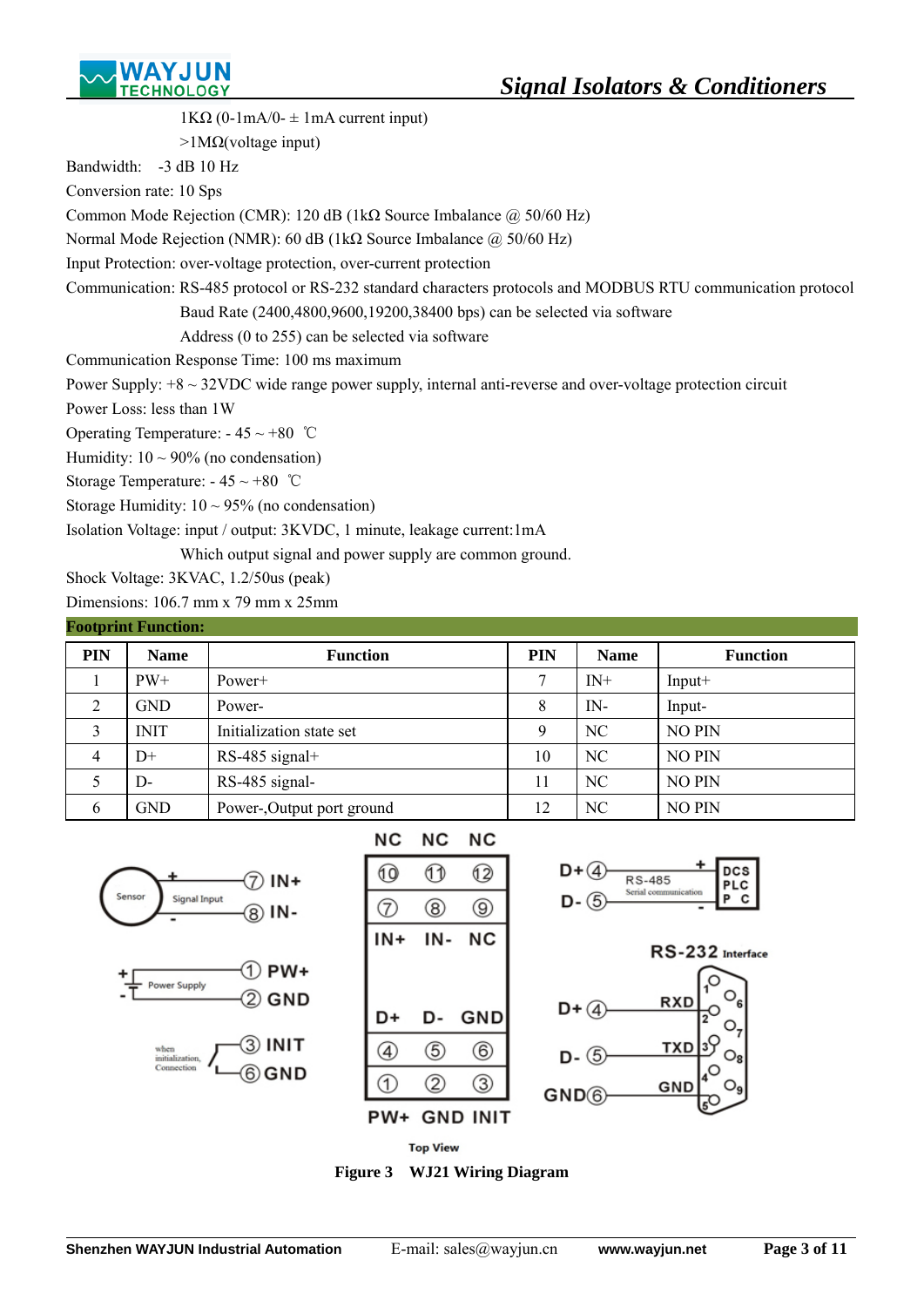

#### **Initialization WJ21 modules:**

 All WJ21 modules, if you use RS-485 network, must be assigned a unique address code, address code value of hexadecimal numbers between 00 and FF. However, all new WJ62 module uses a factory initial settings, as follows:

Address code: 01

Baud rate: 9600 bps

Checksum is disable

 As the new module address codes are the same, their address will be contradictory to other modules, so when you set up the system, you must reconfigure each WJ21 module address. WJ21 module can be connected the power cord and RS485 communication lines, through configuration commands to modify the WJ21 module address. Baud rate, parity and status, communication protocols also need to be adjusted according to user requirements. In the modified baud rate, parity and status, communication protocol, you must first enter the module to the default state, or can not be modified.

#### **Let the module into the default state:**

WJ21 module has a special INIT pin. Connecting the INIT PIN to ground (GND PIN), then open power, the module into the default state. In this state, the module is configured as follows:

Address code 00

9600 bps baud rate

Checksum is disable

 At this time, via configuration commands you can modify the WJ21 module baud rate, parity, checksum state and other parameters, by setting the module communication protocol command to select the communication protocol. When are not sure a module specific configuration, can also be configured by installing the jumper, so that the module into the default state, then reconfigure the module. If clients need set the module to MODBUS RTU communication protocol, see the MODBUS protocol section for instructions.

#### **WJ21 character protocol command set:**

 Order is by a series of characters, such as first code, address ID, variables, an optional checksum byte and a terminator **(cr)** which can show command. In addition to wildcard address "\*\*"synchronization command, the host only commands a WJ31 module once.

#### Command format: **(Leading Code) (Addr) (Command) [data] [checksum] (cr)**

| (Leading code) prefix is the first letter of the command. All commands require a command prefix, such as $\%,\$ , $\%,\$ , |                 |
|----------------------------------------------------------------------------------------------------------------------------|-----------------|
| etc.                                                                                                                       | 1 - Character   |
| module address code, if not specified below, range is from $00 \sim FF$ (hexadecimal).<br>(Addr)                           | 2 - Character   |
| ( <b>Command</b> ) shows the command code or variable values.                                                              | Variable length |
| $\lfloor Data \rfloor$<br>some output command needs data                                                                   | Variable length |
| [Checksum] brackets Checksum (checksum) shows an optional parameter, only the checksum is enabled, need this               |                 |
| option.                                                                                                                    | 2 - Character   |
| $(Cr)$ a control code character as identify, $(cr)$ as a carriage return character, its value is 0x0D.                     | 1 - Character   |

When enabled checksum (checksum), users need [Checksum]. It accounted for 2 - character. Commands and responses must be attached checksum feature. Checksum used to check all input commands to help you find the host to the module command module to the host response to errors and mistakes. Checksum characters placed in command or in response to the character after the carriage return before.

Calculated as follows: two characters, the hexadecimal number for all issued prior to the ASCII values of and, then with hexadecimal digits 0xFF phase proceeds.

Examples: Disable checksum (checksum) command: **\$002(cr)** response: **!00020600 (cr)**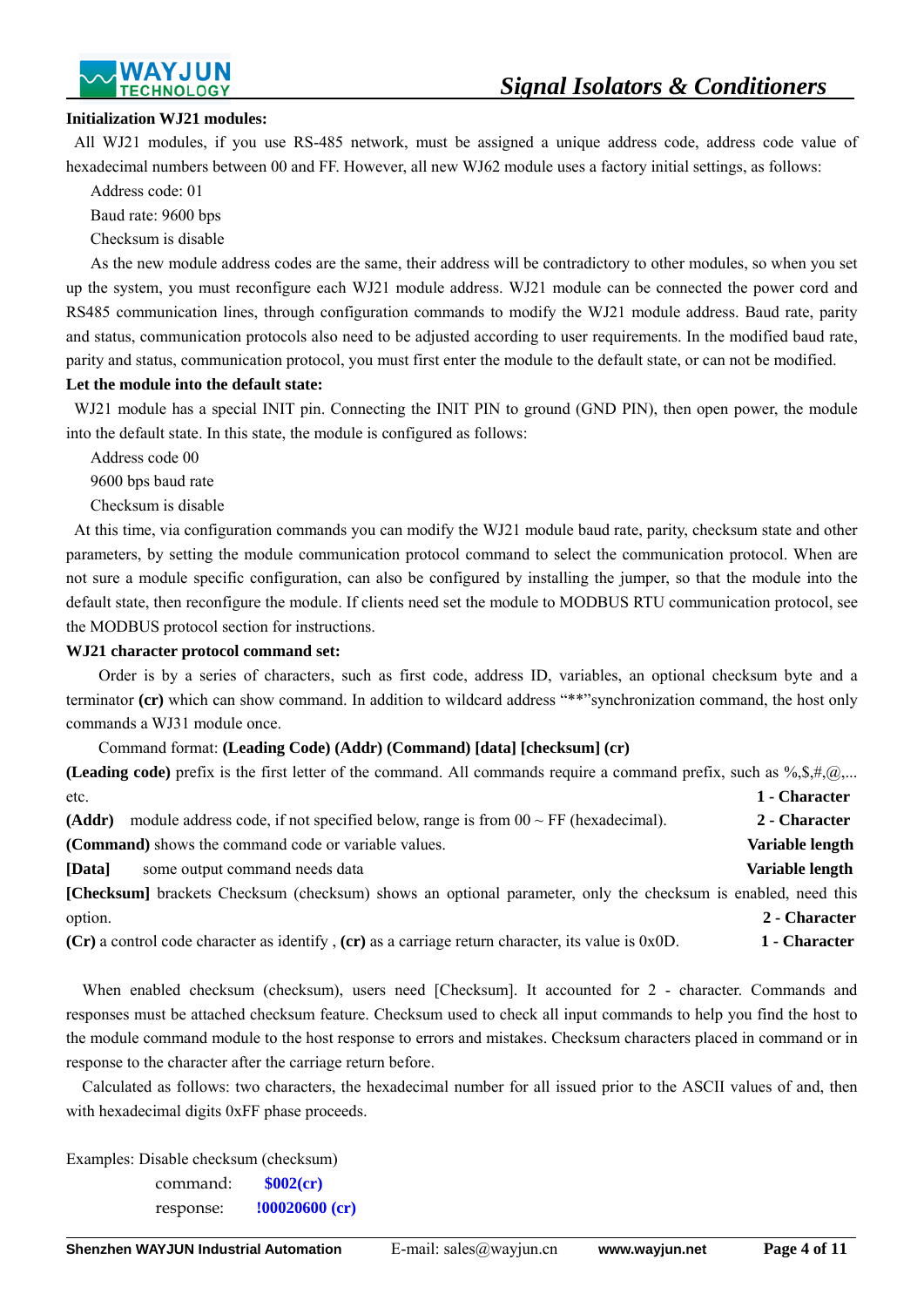

Enable checksum

command: **\$002B6 (cr)** response: **!00020600 A9 (cr)** ' $\sqrt[6]{ }$  = 0x24 '0' = 0x30 '2' = 0x32 B6=(0x24+0x30+0x30+0x32) AND 0xFF '!' =  $0x21$  '0' =  $0x30$  '2' =  $0x32$  '6' =  $0x36$ A9=(0x21+0x30+0x30+0x30+0x32+0x30+0x36+0x30+0x30) AND 0xFF

### **Command response:**

 Response message depends on a variety of commands. Response also is consists of several characters, includes leading code, variables and end tags. The first code of response signal has two:**'!**' Or '**>**' indicates that a valid command and '?' means invalid. By checking the response information, you can monitor whether the command is valid **Note:** 

- 1. In some cases, many commands use the same command format. To ensure that you use a command in the address is correct, if you use the wrong address and this address represents another module, then the command will take effect in another module, resulting in an error.
- 2. the command must be entered in uppercase letters.

## **1**、**Read Measurement Data Command**

## **Description: Returns the analog input measurement data from the module in the currently configured data format**

Command Format:**#AA(cr)**

Parameters: # delimiter character. Hexadecimal 23H

 **AA** module address, range is 00-FF(hexadecimal). Factory address is 01, converted to hexadecimal ASCII code for each character. Such as address 01 into hexadecimal are 30H and 31H.

**(cr)** is the terminating character, carriage return (0Dh)

Response **: >(data)(cr)** command is valid.

**?AA(cr)** invalid command or illegal operation.

Parameter Description: > delimiter character

(data) Returns data. The data format is in Engineering Units, Percent of FSR, Two's complement hexadecimal, Hexadecimal is each character ASCII code .Refer to Chapter 2 Command Set.

**(cr)** terminating character, carriage return (0Dh)

There is no response if the module is format error or communication error or address does not exist, the module does not respond. If you are using serial communication software, but can not enter the return key characters, please switch to hexadecimal format for communicate

**Example:** Commands (character format)  $\#01$ (cr)

(Hexadecimal format) **2330310D**

Module response (character format) **>+16.000 (cr)** 

(Hexadecimal format) **3E2B31362E3030300D** 

Description: In the address 01H module, input is (Data format is engineering units): +16.000 mA

## **2**、**Set WJ21 Module Command**

## **Description: Set address, input ranges, baud rate, data formats, checksum state for a analog input module, counter data are stored in a EEPROM.**

Command Format: **%AANNTTCCFF(cr)**

Parameter : **%** delimiter character

- **AA** module address, (range 00-FF) represents the 2-character hexadecimal
- **NN** indicates new module hexadecimal address, value NN range is 00~FF
- **TT** hexadecimal indicates type code.WJ21 must been set 00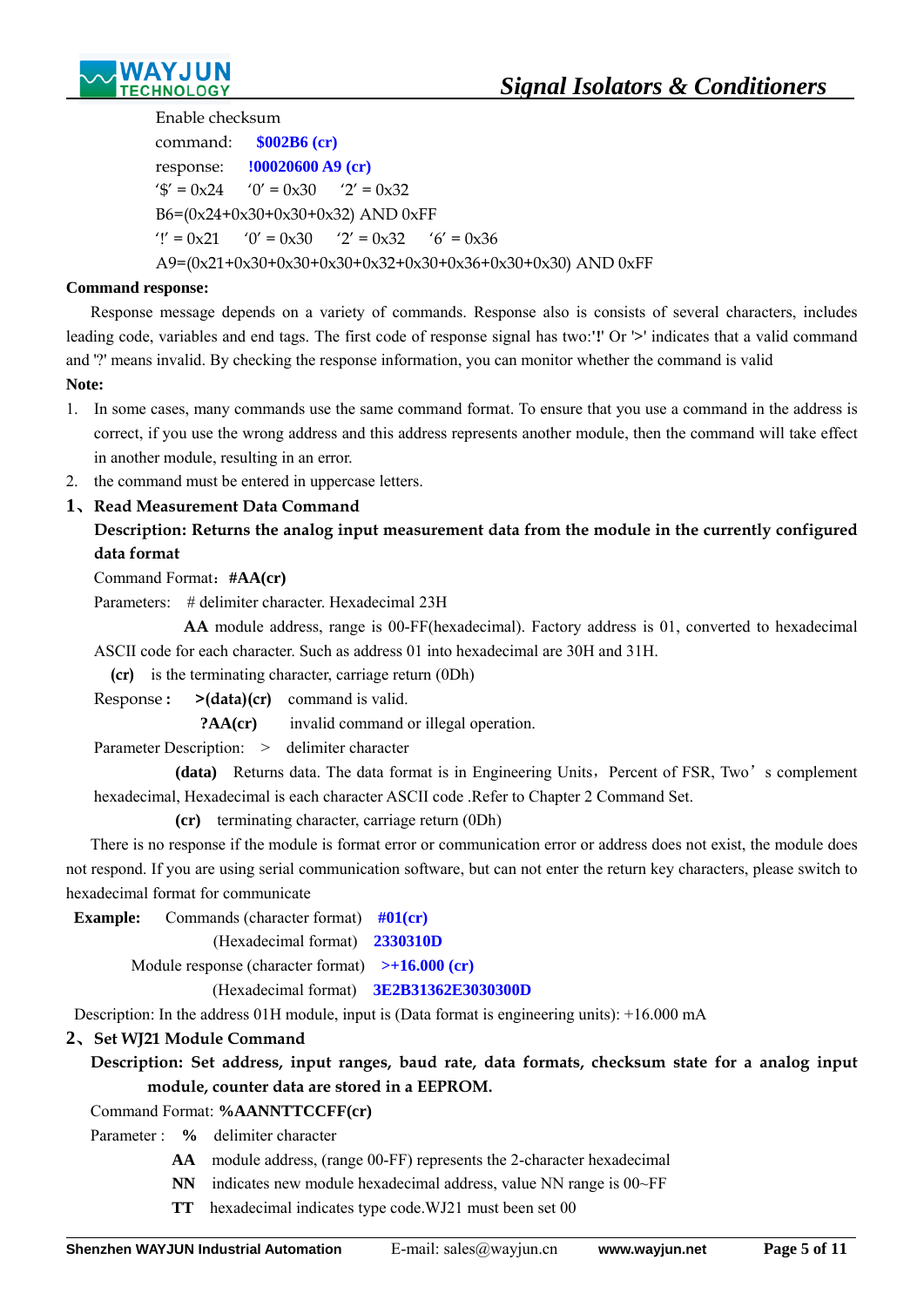

**CC** Baud Rate code (hexadecimal)

| Baud rate code | <b>Baud rate</b> |
|----------------|------------------|
| 04             | 2400 baud        |
| 05             | 4800 baud        |
| 06             | 9600 baud        |
|                | 19200 baud       |
|                | 38400 baud       |

### Table 2 Baud rate code

**FF** Hexadecimal 8-bit represents the data format, checksum. Note from bits2 to bits5 not be set to zero.

|  |  |  | Bit7   Bit 6   Bit 5   Bit 4   Bit 3   Bit 2   Bit 1   Bit 0 |  |
|--|--|--|--------------------------------------------------------------|--|
|  |  |  |                                                              |  |

Table 3 Data format, checksum code

Bit7: Reserved bits (must set to 0)

Bit6: checksum states, if 0:Disabled, if 1: Enabled

Bit5-bit2: Not used(must set to  $0$ )

Bit1-bit0: Data Format Bit

00: Engineering Units

- $01:$  % of FSR
- 10:Twos complement hexadecimal

(cr) terminating character, carriage return (0Dh)

**Response: !AA(cr)** command is valid

 **?AA(cr)** command is invalid or illegal operation, or do not set up line before changing baud rate or checksum

Parameter Description:

 $\overline{a}$ 

- **!** delimiter character which indicates a valid command.
- **?** delimiter character which indicates a invalid command.
- **AA** represents input module address
- **(cr)** terminating character, carriage return (0Dh)

If you configure module for the first time, AA=00 and NN equal to new address. If reconfigure module changing address, input range, data formats, AA equals to present configured address, NN equals to the current or new address. If reconfigure module changing baud rate or checksum state, must install command string, make them in listening mode, module address is 00H, also AA=00H, NN=present or new address.

There is no response if the format error or communication error or address does not exist.

| Example:              |          |                                                                              |
|-----------------------|----------|------------------------------------------------------------------------------|
|                       | response | $!11$ (cr)                                                                   |
| <b>Description:</b> % |          | delimiter character                                                          |
| $\bf{00}$             |          | indicates you want to configure the WJ21 module original address set to 00H. |
| 11                    |          | indicates new module hexadecimal address is 11H                              |
| 00                    |          | indicates type code, WJ21 must been set to 00                                |
| 06                    |          | indicates baud rate: 9600 baud                                               |
|                       | 00       | indicates data format is Engineering Units, checksum is disabled             |
|                       |          |                                                                              |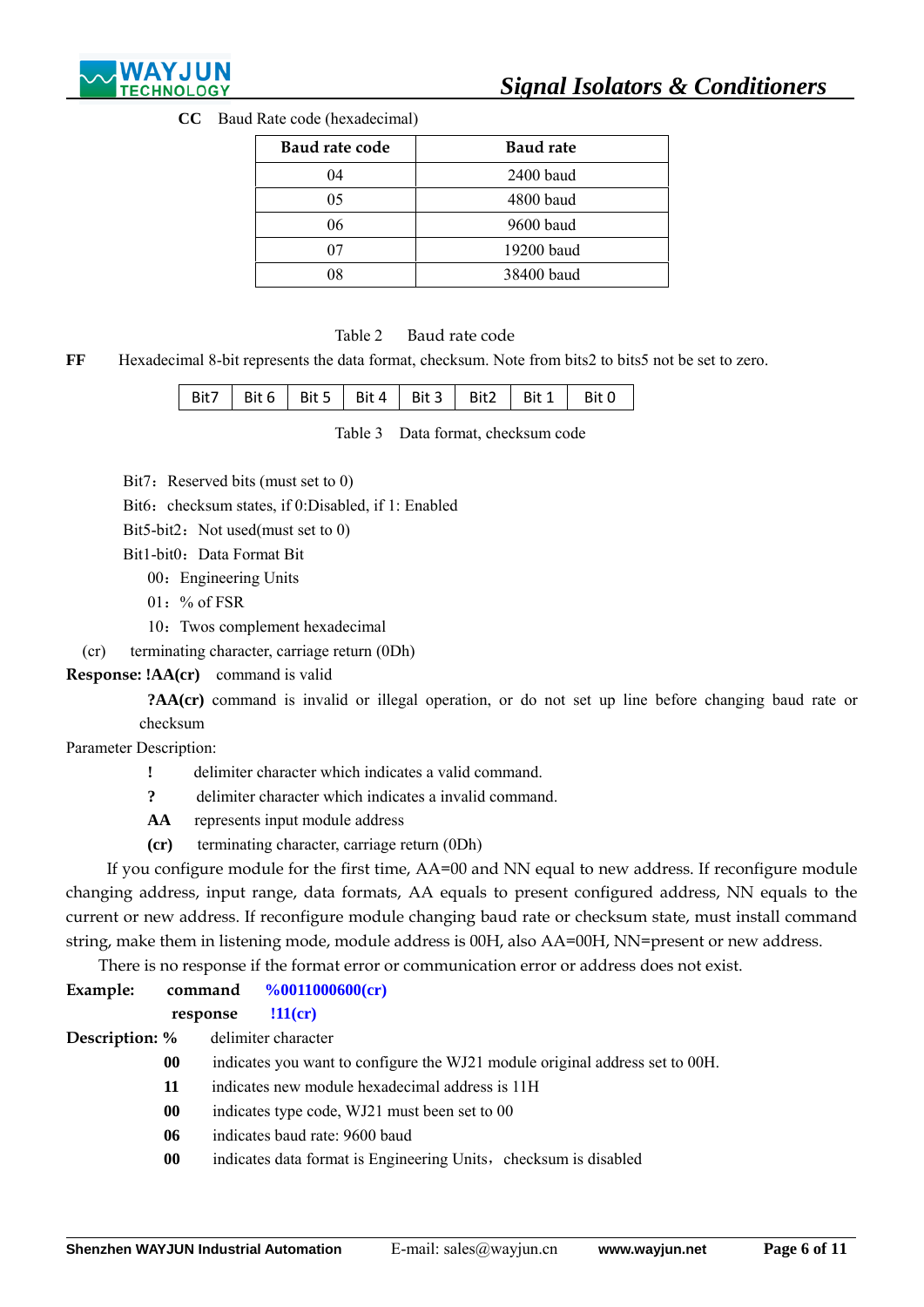

### **3**、**Read Set Status Command**

### **Description: Read configuration for a specified WJ21 module.**

Command Format**: \$AA2(cr)** 

Parameter: **\$** delimiter character

- **AA** module address, (range 00-FF) represents the 2-character hexadecimal
- **2** indicates read set state command
- **(cr)** terminating character, carriage return (0Dh)

**Response: !AATTCCFF(cr)** command is valid

**?AA(cr)** command is invalid or illegal operation

- **!** delimiter character
- **AA** represents input module address
- **TT** Type Code
- **CC** Baud rate code, Table 2
- **FF** Table 3
- **(cr)** terminating character, carriage return (0Dh)

There is no response if the format error or communication error or address does not exist.

### **Example: command \$302(cr)**

- **response !300F0600(cr)**
- **!** delimiter character
- **30** indicates WJ21 module address is 30H
- **00** indicates input type code
- **06** represents that baud rate is 9600 baud
- **00** represents that data format is Engineering Units, disable checksum

## **4**、**Offset Calibration Command**

## **Description: Calibrates an analog input module offset errors**

- Command Format**: \$AA1(cr)**
- Parameter: **\$** delimiter character
	- **AA** module address, (range 00-FF) represents the 2-character hexadecimal
	- **1** represents offset calibration command
	- **(cr)** terminating character, carriage return (0Dh)
- **Response: ! AA (cr)** command is valid
	- **?AA(cr)** command is invalid or Illegal operation
		- **!** delimiter character which indicates a valid command.
		- **?** delimiter character which indicates a invalid command.
		- **AA** represents input module address
		- **(cr)** terminating character, carriage return (0Dh)

Products have been calibrated, user can use them directly. After calibrating offset command, then calibrate gain errors. During calibration, WJ21 modules need to be connected to the input of the appropriate input signal. Different input range requires a different input voltage or current. (See following Calibration information)

There is no response if the format error or communication error or address does not exist.

- **Example: command \$231(cr)**
	- **response !23 (cr)**

Calibrate offset at address 23H module.

### **5**、**Span Calibration Command**

**Description: Calibrates an analog input module gain errors**

Command Format**: \$AA0(cr)**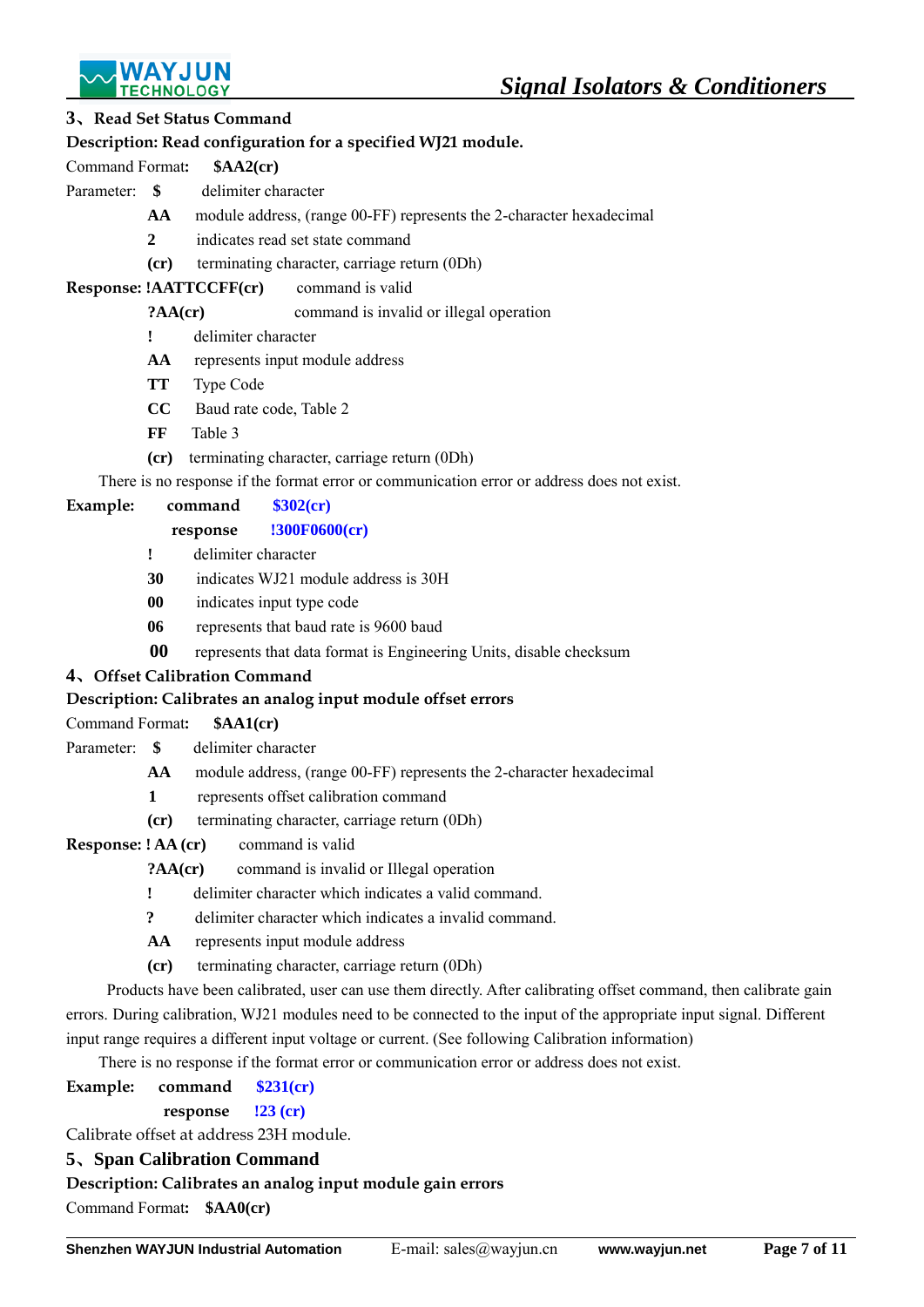

Parameter: **\$** delimiter character

- **AA** module address, (range 00-FF) represents the 2-character hexadecimal
- **0** represents gain calibration command
- **(cr)** terminating character, carriage return (0Dh)

**Response: !AA(cr)** command is valid

- **?AA(cr)** command is invalid or illegal operation
- **!** delimiter character which indicates a valid command.
- **?** delimiter character which indicates a invalid command.
- **AA** represents input module address
- **(cr)** terminating character, carriage return (0Dh)

Products have been calibrated, user can use them directly. After calibrating offset command, then calibrate gain errors. During calibration, WJ21 module needs to be connected to the input of the appropriate input signal. Different input range requires a different input voltage or current. (See following Calibration information)

There is no response if the format error or communication error or address does not exist.

- **Example: command \$230(cr)**
	- **Response !23 (cr)**

Calibrate gain errors at address 23H module.

## **6**、**Read Module Name Command**

## **Description: Return the module name from the specified analog input module**

Command Format**: \$AAM(cr)** 

- Parameter: **\$** delimiter character
	- **AA** module address, (range 00-FF) represents the 2-character hexadecimal
	- **M** represents Read module name command
	- **(cr)** terminating character, carriage return (0Dh)

**Response:!AA(Module Name)(cr)** command is valid

**?AA(cr)** command is invalid or illegal operation

- **!** delimiter character which indicates a valid command.
- **?** delimiter character which indicates a invalid command.
- **AA** represents input module address
- **(Module Name)** module name WJ21
- **(cr)** terminating character, carriage return (0Dh)

There is no response if the format error or communication error or address does not exist.

- **Example: command \$08M(cr)** 
	- **response !08WJ21 (cr)**

Module is WJ21 at address 08H

## **7**、**Set Communication Protocol Command.**

## **Description: Set the module communication protocol to characters protocol or Modbus RTU protocol.**

Command Format**: \$AAPV(cr)**

- Parameter: **\$** delimiter character
	- **AA** module address, (range 00-FF) represents the 2-character hexadecimal
	- **P** set communication protocol command
	- **V** protocol code, 0 or 1
		- **0**: characters protocol
		- 1: Modbus RTU protocol
	- **(cr)** terminating character, carriage return (0Dh)

**Response: !AA(cr)** command is valid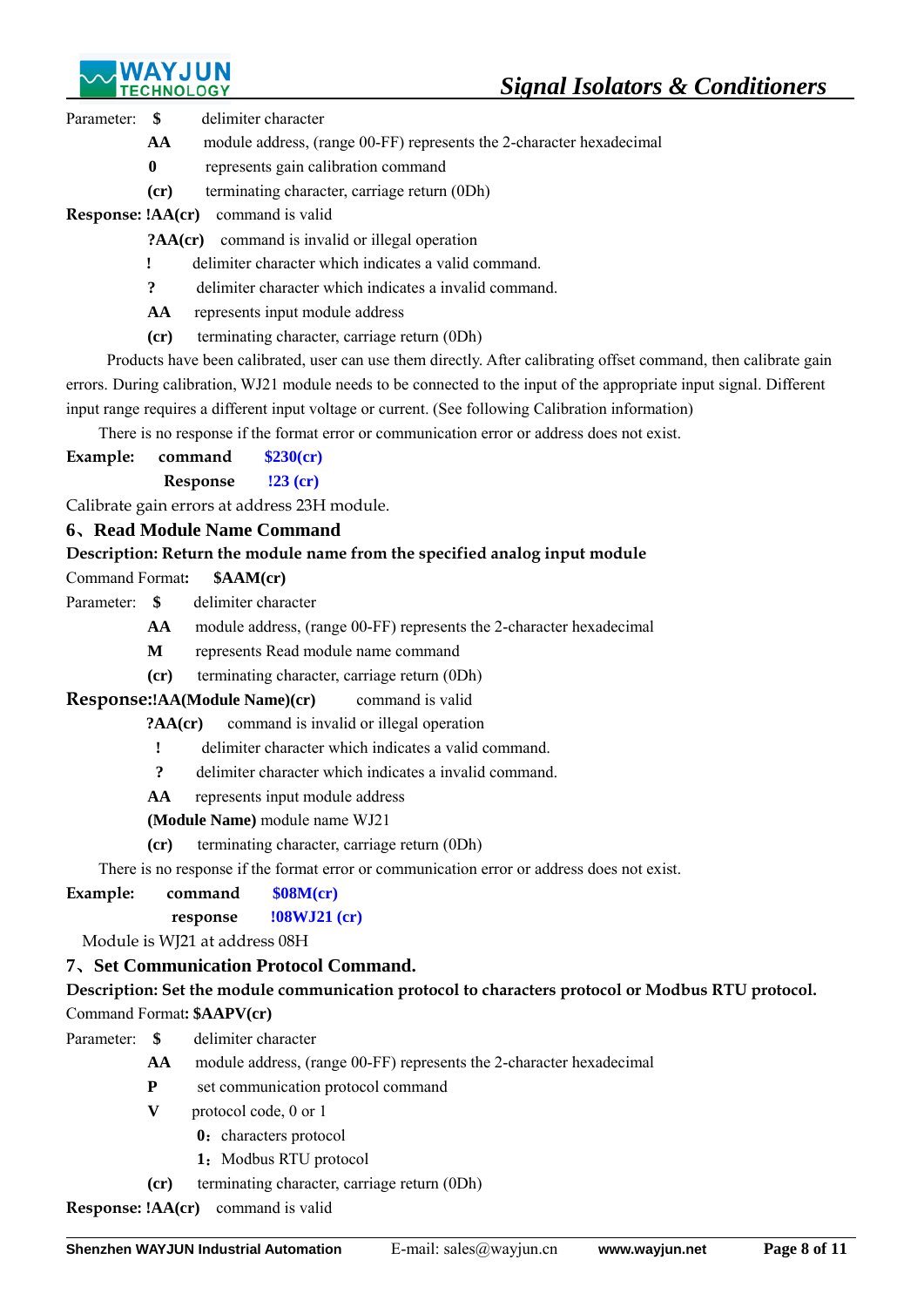

**?AA(cr)** command is invalid or illegal operation

- **!** delimiter character which indicates a valid command.
- **?** delimiter character which indicates a invalid command.
- **AA** represents input module address
- **(cr)** terminating character, carriage return (0Dh)

There is no response if the format error or communication error or address does not exist.

Set command protocol must be effective by default.

| Example: | command | \$00P1(cr) |
|----------|---------|------------|
|----------|---------|------------|

**response !00 (cr)** 

Set protocol command to characters protocol

#### **Input Ranges& Data Formats**

WJ21 uses three data formats: 00: Engineering Units

01:% of FSR

10: Twos complement hexadecimal

| <b>Input Range</b>           | <b>Data Format</b>          | $+$ <b>F.S.</b>                                                                                                                                                                                                                                                                                                                                                                                              | <b>ZERO</b>  | $-F.S$    | <b>Displayed</b><br><b>Resolution</b> |
|------------------------------|-----------------------------|--------------------------------------------------------------------------------------------------------------------------------------------------------------------------------------------------------------------------------------------------------------------------------------------------------------------------------------------------------------------------------------------------------------|--------------|-----------|---------------------------------------|
|                              | <b>Engineering Units</b>    | $+1.0000$                                                                                                                                                                                                                                                                                                                                                                                                    | ±0.0000      | $-1.0000$ | 0.1uA                                 |
| $A1: 0-1mA$                  | % of FSR                    | $+100.00$                                                                                                                                                                                                                                                                                                                                                                                                    | ±000.00      | $-100.00$ | 0.01%                                 |
| $A5: 0 \pm 1mA$              | Twos complement hexadecimal | 7FFFFF                                                                                                                                                                                                                                                                                                                                                                                                       | 000000       | 800000    | 1LSB                                  |
|                              | <b>Engineering Units</b>    | $+10.000$                                                                                                                                                                                                                                                                                                                                                                                                    | $\pm 00.000$ | $-10.000$ | 1uA                                   |
| $A2: 0-10mA$<br>$A6: 0=10mA$ | % of FSR                    | $+100.00$                                                                                                                                                                                                                                                                                                                                                                                                    | $\pm 000.00$ | $-100.00$ | 0.01%                                 |
|                              | Twos complement hexadecimal | 7FFFFF                                                                                                                                                                                                                                                                                                                                                                                                       | 000000       | 800000    | 1LSB                                  |
| A3: 0-20mA                   | <b>Engineering Units</b>    | $+20.000$                                                                                                                                                                                                                                                                                                                                                                                                    | $\pm 00.000$ | $-20.000$ | 1uA                                   |
| $A4: 4-20mA$                 | % of FSR                    | $+100.00$                                                                                                                                                                                                                                                                                                                                                                                                    | $\pm 000.00$ | $-100.00$ | 0.01%                                 |
| $A7: 0 - \pm 20mA$           | Twos complement hexadecimal | 7FFFFF                                                                                                                                                                                                                                                                                                                                                                                                       | 000000       | 800000    | 1LSB                                  |
|                              | <b>Engineering Units</b>    | $+5.0000$                                                                                                                                                                                                                                                                                                                                                                                                    | $\pm 0.0000$ | $-5.0000$ | 100uV                                 |
| $U1: 0-5V$<br>$U5: 0-15V$    | % of FSR                    | $+100.00$                                                                                                                                                                                                                                                                                                                                                                                                    | $\pm 000.00$ | $-100.00$ | 0.01%                                 |
|                              | Twos complement hexadecimal | 7FFFFF<br>000000<br>$+10.000$<br>$\pm 00.000$<br>$+100.00$<br>$\pm 000.00$<br>7FFFFF<br>000000<br>$+75.000$<br>$\pm 00.000$<br>$+100.00$<br>$\pm 000.00$<br>7FFFFF<br>000000<br>$+2.5000$<br>±0.0000<br>$+100.00$<br>$\pm 000.00$<br>7FFFFF<br>000000<br>$+100.00$<br>$\pm 000.00$<br>$+100.00$<br>$\pm 000.00$<br>7FFFFF<br>000000<br>$+100.00$<br>±000.00<br>$+100.00$<br>$\pm 000.00$<br>7FFFFF<br>000000 | 800000       | 1LSB      |                                       |
|                              | <b>Engineering Units</b>    |                                                                                                                                                                                                                                                                                                                                                                                                              |              | $-10,000$ | 1mV                                   |
| $U2: 0-10V$<br>$U6: 0 - 10V$ | % of FSR                    |                                                                                                                                                                                                                                                                                                                                                                                                              |              | $-100.00$ | 0.01%                                 |
|                              | Twos complement hexadecimal |                                                                                                                                                                                                                                                                                                                                                                                                              |              | 800000    | 1LSB                                  |
|                              | <b>Engineering Units</b>    |                                                                                                                                                                                                                                                                                                                                                                                                              |              | $-75.000$ | 1uV                                   |
| U3: 0.75mV                   | % of FSR                    |                                                                                                                                                                                                                                                                                                                                                                                                              |              | $-100.00$ | 0.01%                                 |
|                              | Twos complement hexadecimal |                                                                                                                                                                                                                                                                                                                                                                                                              |              | 800000    | 1LSB                                  |
|                              | <b>Engineering Units</b>    |                                                                                                                                                                                                                                                                                                                                                                                                              |              | $-2.5000$ | 100uV                                 |
| $U4: 0-2.5V$                 | % of FSR                    |                                                                                                                                                                                                                                                                                                                                                                                                              |              | $-100.00$ | 0.01%                                 |
|                              | Twos complement hexadecimal |                                                                                                                                                                                                                                                                                                                                                                                                              |              | 800000    | 1LSB                                  |
|                              | <b>Engineering Units</b>    |                                                                                                                                                                                                                                                                                                                                                                                                              |              | $-100.00$ | 10uV                                  |
| U7: 0-100mV                  | % of FSR                    |                                                                                                                                                                                                                                                                                                                                                                                                              |              | $-100.00$ | 0.01%                                 |
|                              | Twos complement hexadecimal |                                                                                                                                                                                                                                                                                                                                                                                                              |              | 800000    | 1LSB                                  |
| A8: user-defined             | <b>Engineering Units</b>    |                                                                                                                                                                                                                                                                                                                                                                                                              |              | $-100.00$ | 0.01%                                 |
| U8: user-defined             | % of FSR                    |                                                                                                                                                                                                                                                                                                                                                                                                              |              | $-100.00$ | 0.01%                                 |
|                              | Twos complement hexadecimal |                                                                                                                                                                                                                                                                                                                                                                                                              |              | 800000    | 1LSB                                  |

**Table 4 Input Range and Data Format** 

#### **Example:**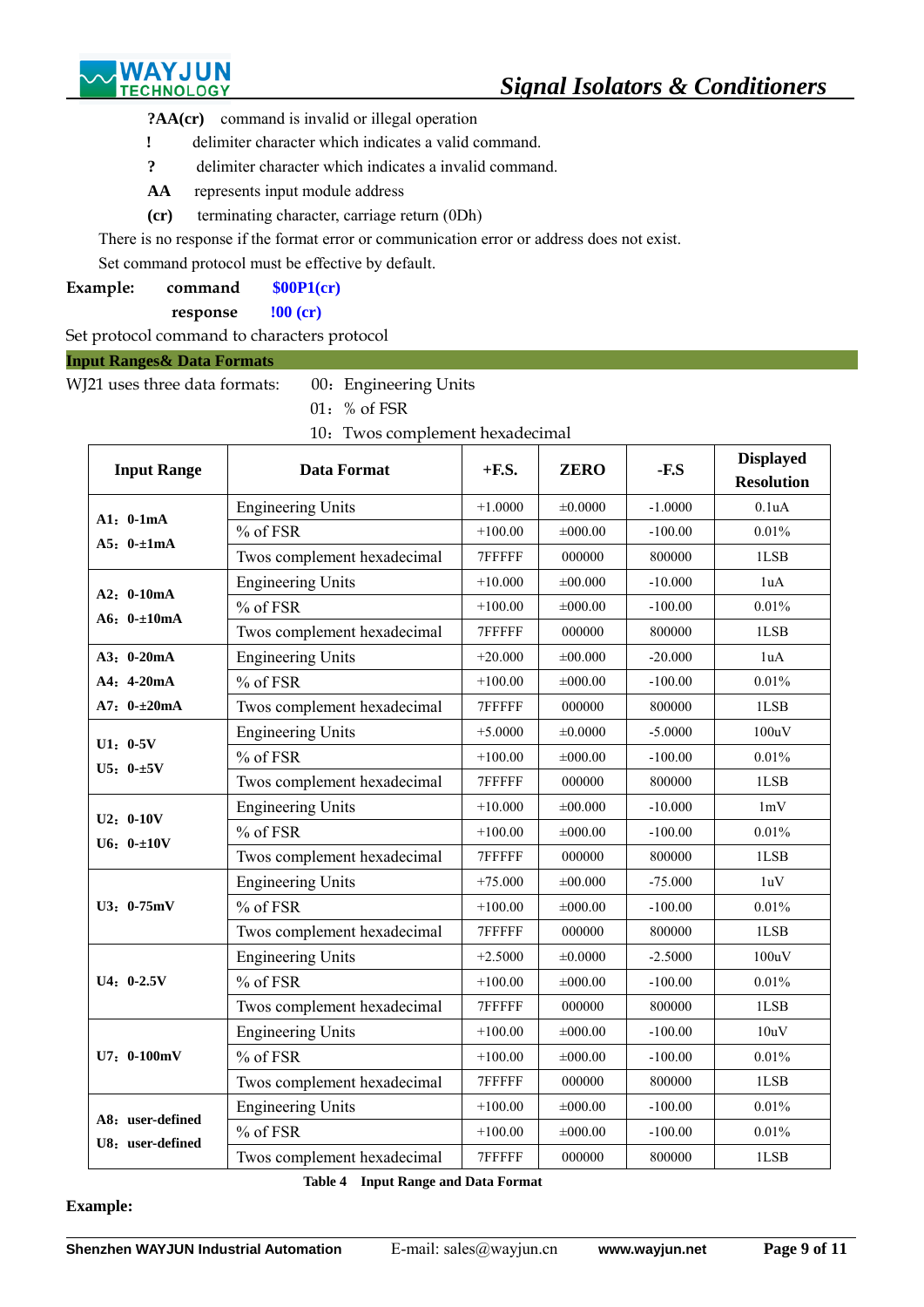

1. Input Range is A4:4-20mA, Input is 4mA:

|    |                                     | Command  | $#01$ (cr)         |
|----|-------------------------------------|----------|--------------------|
|    | <b>Engineering Units</b>            | Response | $>>+04.000(cr)$    |
|    | Percent of FSR                      | Response | $>+020.00$ (cr)    |
|    | Twos complement                     | Response | >199999(cr)        |
| 2. | Input Range is U1:0-5V, Input is 3V |          |                    |
|    |                                     | Command  | $\#01$ (cr)        |
|    | <b>Engineering Units</b>            | Response | $>> 3.0000$ (cr)   |
|    | Percent of FSR                      | Response | $>+060.00$ (cr)    |
|    | Twos complement                     | Response | $>$ 4 $CCCCC$ (cr) |
|    |                                     |          |                    |

### **Module Calibration:**

### **We have calibrated the module, the user can use directly.**

You can also use the product calibration function to re-calibrate the module. During calibration, the module need to been entered the appropriate signal, different input range needs different input signals.

In order to improve calibration accuracy, it is recommended to calibrate using the following equipment:

- 1. A stable output, low noise DC voltage / current signal source
- 2. A five and a half or more high-precision voltage / current measuring instruments to monitor the accuracy of the input signal

### **Calibration:**

1. According to the module input range, connects to the corresponding input signal.

Which WJ21 module zero calibration is at input 0,full scale calibration is at the input full-scale 120%. For example, input signal is **4-20mA**, when calibrate zero, input **0mA**, when full-scale calibration, input **24mA**.

input signal is **0-5V**, when calibrate zero, input **0V**, when the full-scale calibration, input **6V**.

- 2. To WJ21 module input zero signal, usually is **0mA** or **0V**.
- 3. Until the signal stabilized, send the offset calibration **\$ AA1** command to WJ21 module.
- 4. To WJ21 module input 120% of full scale current or voltage signal.
- 5. Until the signal is stable, send the gain calibration **\$ AA0** command to WJ21 module.
- 6. Finished

### **Modbus RTU communication protocol:**

 Module default protocol is character communications protocol. If you need to set the module to Modbus RTU protocol, please follow these settings:

- 1. Short connect INIT pin (pin 8) and GND pin (pin 7).
- 2. Connect the power cord and the communication interface cable.
- 3. Turn on the power, the module enters the default state automatically, address 00, baud rate 9600.
- 4. Wait 1 minute, module is initialization.
- 5. Send the command **\$00P1(cr)**, check the response, if is **!00 (cr),** set successfully.
- 6. Turn off the power, disconnect the INIT and GND connections.
- 7. The module has been set to the Modbus RTU protocol mode successfully.

#### **Register Description:**

 $\overline{a}$ 

| Address $4X$ (PLC) | Address (PC, DCS) | Data                       | Property  | Data Explanation      |
|--------------------|-------------------|----------------------------|-----------|-----------------------|
| 40001              | 0001              | <b>Input Analog Signal</b> | Read Only | Measured data         |
| 40211              | 0211              | Module Name                | Read Only | High:0x00<br>Low:0x21 |

#### **Table 5 Modbus RTU register description**